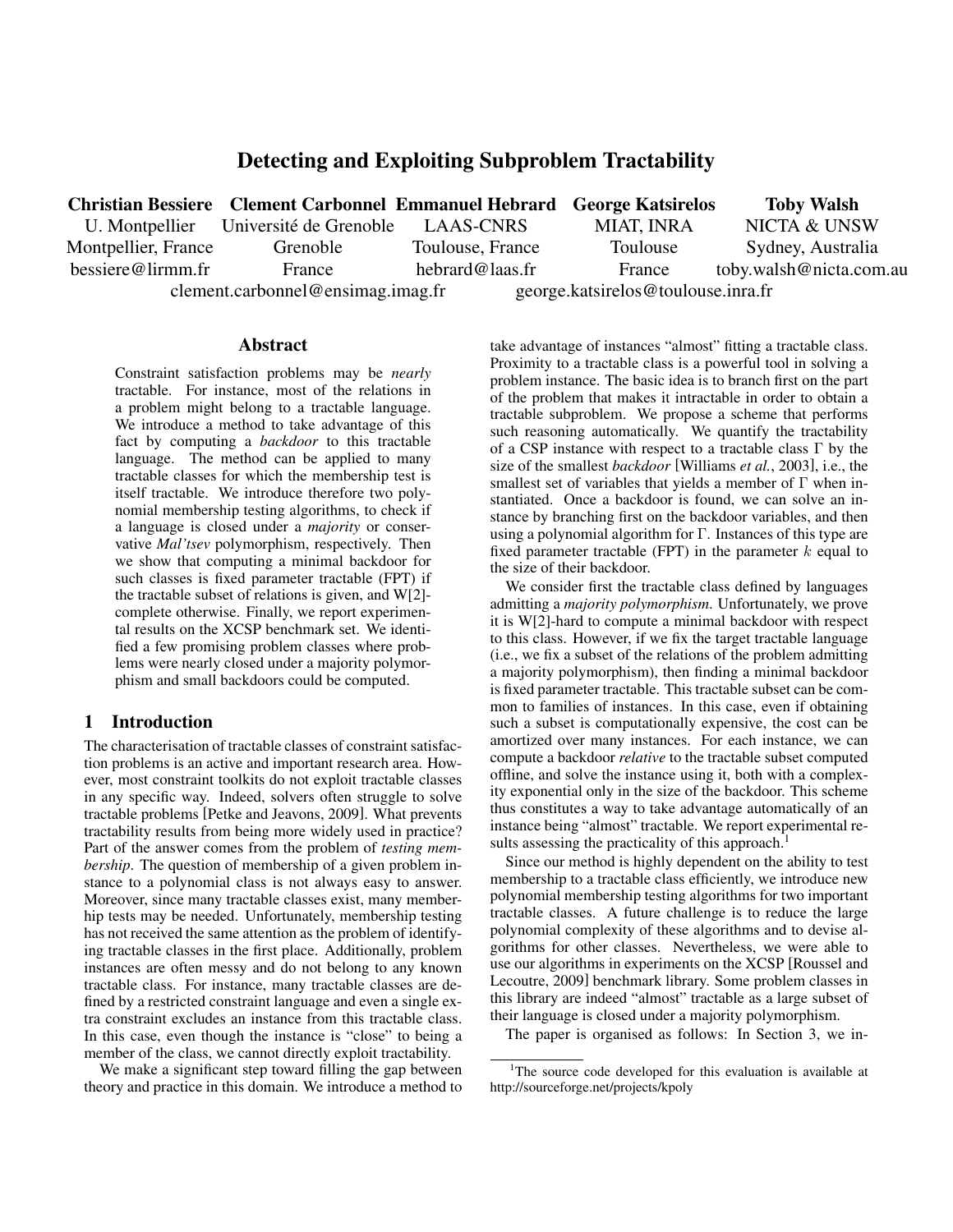troduce two polynomial membership testing algorithms for tractable classes where the membership test was not previously known to be tractable. Then in Sections 4 and 5, we describe our general FPT scheme, and analyse its complexity depending on if we know which subset of the language is tractable. Finally, in Section 6 we report experimental results with majority polymorphisms on the XCSP repository.

# 2 Formal Background

Constraint Satisfaction Problems. A constraint satisfaction problem (CSP) consists of deciding if a constraint network has solutions. A constraint network  $P$  is defined by the triple  $\langle \mathcal{X}, \mathcal{D}, \mathcal{C} \rangle$ , where  $\mathcal{X} = \{x_1, \dots, x_n\}$  is a set of n variables, D is a set of values,  $\mathcal{D}(x) \subseteq \mathcal{D}$  is the finite set of possible values for x (its domain), and C is set of constraints. A constraint  $C \in \mathcal{C}$  consists of a scope  $X(C)$  and a relation  $R(C)$  over the domains of the variables in  $X(C)$ .  $V(C)$ , the set of available values for variables constrained by C is defined by  $V(C) = \bigcup_{x \in X(C)} \mathcal{D}(x)$ . Given a network  $\mathcal{P} = \langle \mathcal{X}, \mathcal{D}, \mathcal{C} \rangle$ , we let  $n = |\mathcal{X}|$  be the number of variables,  $d = |\mathcal{D}|$  be the number of values,  $e = |\mathcal{C}|$  be the number of constraints, and  $t = \max_{C \in \mathcal{C}}(|R(C)|)$  be the maximum number of tuples in a relation. Given a tuple  $\tau \in R(C)$ , we denote  $\tau[x]$  the element of  $\tau$  corresponding to  $x \in X(C)$ .

Constraint solvers typically use backtracking search to explore the space of partial assignments. After each assignment, constraint propagation algorithms prune the search space by enforcing a local consistency. Given a variable  $x$ , a value  $v \in \mathcal{D}(x)$  and a constraint C such that  $x \in X(C)$ , the *assignment*  $\langle x, v \rangle$  is *arc consistent* (AC) with respect to C iff there exists a tuple  $\tau \in R(C)$  such that  $\tau[x] = v$  and  $\forall y \in X(C), \tau[y] \in \mathcal{D}(y)$ . Such a tuple is called a *support* for  $\langle x, v \rangle$ . A constraint network  $\mathcal{P} = \langle \mathcal{X}, \mathcal{D}, \mathcal{C} \rangle$  is arc consistent iff, for all variables  $x \in \mathcal{X}$ , for all values  $v \in \mathcal{D}(x)$ ,  $\langle x, v \rangle$  is arc consistent with respect to all constraints  $C \in \mathcal{C}$ . We write  $AC(\mathcal{P})$  for the constraint network obtained by removing all values from  $P$  that are not arc consistent. If the resulting constraint network is empty, P is *arc inconsistent*. An assignment  $\langle x, v \rangle$  is *singleton arc consistent* (SAC) iff, the constraint network obtained by setting  $x$  to  $v$  is not arc inconsistent. For a network P, we define a *constraint hypergraph*  $G(\mathcal{P})$  with a vertex for each variable and a hyperedge equal to the scope of each constraint. The *primal graph*  $G_c(\mathcal{P})$  is obtained from  $G(\mathcal{P})$  by replacing each hyperedge by a clique of edges.

Polymorphisms. Throughout the paper we will consider classes of CSPs whose languages admit a *polymorphism* of a certain kind. Constraint problems whose language is closed under certain kinds of polymorphisms (*majority, affine, constant, or binary idempotent commutative and associative*) are tractable [Jeavons *et al.*, 1997]. It was later shown [Bulatov and Dalmau, 2006] that the *Mal'tsev* polymorphism also yields a tractable language.

Let C be a constraint,  $r = |X(C)|$  its arity. The mapping  $f: V(C)^m \mapsto V(C)$ , of arity<sup>2</sup> m, is a polymorphism of  $R(C)$  (or  $R(C)$  is closed under f) iff for every m-tuple  $(\tau_1, \ldots, \tau_m)$  of elements of  $R(C)$ , we have:

$$
\langle f(\tau_1[1],\ldots,\tau_m[1]),\ldots,f(\tau_1[r],\ldots,\tau_m[r])\rangle \in R(C)
$$

Consider the relations  $R_1 = \{ \langle 1, 0 \rangle, \langle 1, 1 \rangle \}$  and  $R_2 = \{ \langle 0, 1, 0 \rangle, \langle 0, 0, 0 \rangle, \langle 1, 0, 1 \rangle, \langle 1, 1, 1 \rangle \}.$  The function  $f(x, y) = (x + y \mod 2)$  is not a polymorphism of  $R_1$  because  $\langle f(1, 1), f(0, 1)\rangle = \langle 0, 1\rangle \notin R_1$ . However, it is a polymorphism of  $R_2$ . To see this we consider the operator f on all possible pairs of tuples (since  $f$  is commutative we considerer unordered pairs). Pairs involving the tuple  $\langle 0, 0, 0 \rangle$  are mapped to the other element of the pair. Repetitions of a tuple t are mapped to  $(0, 0, 0)$ . We illustrate the three remaining cases below. For each pair of tuples  $\tau_1, \tau_2$  and each variable  $x_i$  we give the value of the function  $f(\tau_1[x_i], \tau_2[x_i])$ :

f f f f f f f f f z}|{ 0 z}|{ 1 z}|{ 0 z}|{ 0 z}|{ 1 z}|{ 0 z}|{ 1 z}|{ 0 z}|{ 1 1 |{z} 0 |{z} 1 |{z} 1 |{z} 1 |{z} 1 |{z} 1 |{z} 1 |{z} 1 |{z} 1 1 1 1 0 1 0 1 0

A ternary polymorphism f has the *majority* property iff for all  $v, w \in V(C)$ , it holds that  $f(v, v, w) = f(v, w, v) =$  $f(w, v, v) = v$ . It is *Mal'tsev* if  $v, w \in V(C)$ , it holds that  $f(v, v, w) = f(w, v, v) = w$ . Note a polymorphism cannot be both Mal'tsev and majority. A polymorphism f of arity *m* is *idempotent* iff for all  $v \in V(C)$ ,  $f(v, \ldots, v) = v$ . Moreover, it is *conservative* iff for all  $\langle v_1, \ldots, v_m \rangle \in \mathcal{D}^m$ :  $f(v_1, \ldots, v_m) \in \{v_1, \ldots, v_m\}.$ 

Parameterized complexity. A problem is *fixed-parameter tractable* (*FPT*) if it can be solved in  $O(f(k)n^c)$  time where f is *any* computable function,  $n$  is the size of the input,  $k$ is some parameter, and  $c$  is a constant. For example, vertex cover is fixed-parameter tractable with respect to the size of the cover k since it can be solved in  $O(1.31951^k k^2 + kn)$ time [Downey *et al.*, 1999]. Above FPT, Downey and Fellows have proposed a hierarchy of fixed-parameter *intractable* problem classes:

$$
FPT \subseteq W[1] \subseteq W[2] \subseteq \ldots \subseteq XP
$$

For instance, the clique problem is  $W[1]$ -complete with respect to the size of the clique, whilst the dominating set problem is  $W[2]$ -complete with respect to the size of the dominating set. There is considerable evidence to suggest that  $W[1]$ -hardness implies parametric intractability and that  $W[t]$ is strictly easier than  $W[t+1]$ . The class  $XP$  contains problems that can be solved in time  $O(n^{f(k)})$ .

## 3 Detecting Tractable Problems

We first give two new polynomial membership testing algorithms: one for testing whether a set of relations is closed under a majority polymorphism, and a second for testing whether a set of binary relations is closed under a conservative Mal'tsev polymorphism. We shall use the notion of *indicator problem* introduced in [Jeavons *et al.*, 1997].

<sup>&</sup>lt;sup>2</sup>Observe that the arity of a polymorphism is orthogonal to the

arity of a constraint.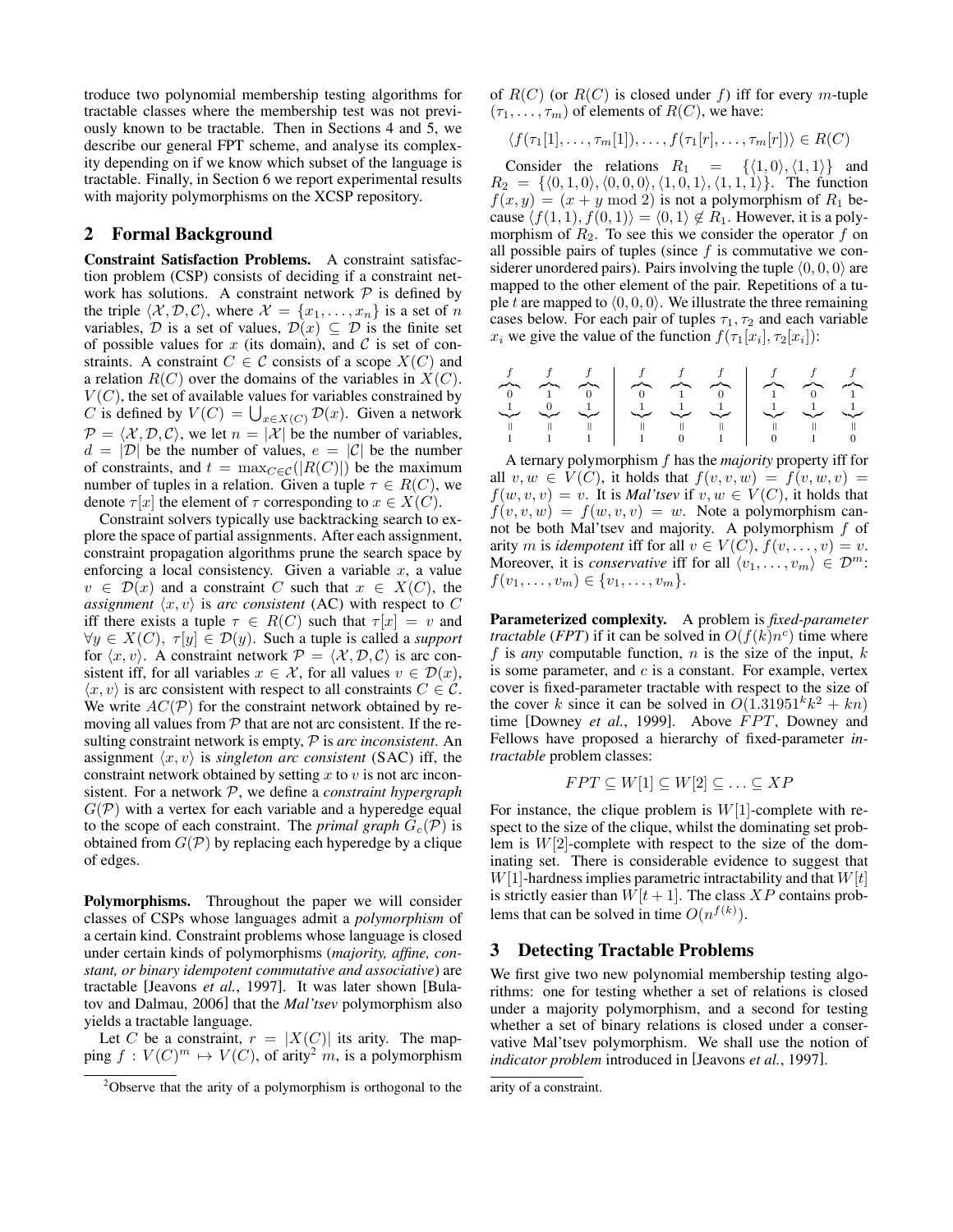Definition 1 (Indicator problem). *Let* Γ *be a set of relations over a domain* D*. The indicator problem of order* m *of* Γ*, denoted*  $\mathcal{P}_m(\Gamma, \mathcal{D})$ *, is defined as follows:* 

- *A set of variables*  $\mathcal{X} = \{x_{\bar{v}} \mid \bar{v} \in \mathcal{D}^m\};$
- *A domain (common to all variables)* D*;*
- *Each relation* R ∈ Γ *of arity* r*, and each tuple sequence*  $\langle \tau_1, \ldots, \tau_m \rangle \in R^m$ , yields the constraint  $(\langle x_{\bar{v}_1}, \ldots, x_{\bar{v}_r} \rangle, R)$  where  $\bar{v}_i = \langle \tau_1[i], \ldots, \tau_m[i] \rangle$ .

The solutions of an indicator problem  $\mathcal{P}_m(\Gamma, \mathcal{D})$  are polymorphisms of a language  $\Gamma$  over a domain  $\mathcal D$ . There is one variable per  $m$ -tuple of values in  $D$ , standing for the image of this tuple under the polymorphism. For a relation  $R$  of arity r, and for each combination of m tuples of R, there is a constraint on the  $r$  variables obtained by traversing these  $m$  tuples component-wise whose relation is precisely  $R$ . This constraint ensures that applying the polymorphism componentwise on these tuples yields a tuple that belongs to R.

## 3.1 Majority

It has been recently shown [Chen *et al.*, 2013] that we can solve a problem backtrack-free by applying SAC at each node when the set of relations admits a majority polymorphism. We shall use this property to detect a majority polymorphism. We use a specific indicator problem  $\mathcal{P}_{maj}(\Gamma, \mathcal{D})$ defined as  $\mathcal{P}_3(\Gamma, \mathcal{D})$ , with the following extra constraints:

$$
\forall \langle v, w \rangle \in \mathcal{D}^2, \ x_{\langle v, v, w \rangle} = x_{\langle v, w, v \rangle} = x_{\langle w, v, v \rangle} = v
$$

Theorem 1. *The existence of a majority polymorphism of a* language  $\Gamma$  over a domain  $\overline{\mathcal{D}}$  can be decided in  $O(r d^7 l t^3(t+1))$ d))*.* where  $l = |\Gamma|$ ,  $d = |\mathcal{D}|$ , t and r are, respectively, the *maximum size and arity of a relation in* Γ*.*

**Proof:** There is a bijection between solutions of  $\mathcal{P}_{maj}(\Gamma, \mathcal{D})$ and majority polymorphisms of  $\Gamma$  over  $\mathcal{D}$ . Notice that the language of  $\mathcal{P}_{maj}(\Gamma, \mathcal{D})$  is precisely  $\Gamma$  plus extra unary constraints that are by definition closed under the majority operation. This ensures that  $\Gamma$  admits a majority polymorphim over  $\mathcal D$  iff  $\mathcal P_{maj}(\Gamma, \mathcal D)$  can be solved backtrack-free using SAC.

The following backtrack-free procedure detects a majority polymorphism of a set of relations  $\Gamma$  over a domain  $\mathcal{D}$ :

- Build the indicator problem  $\mathcal{P}_{maj}(\{R(C) | C \in \mathcal{C}\}, \mathcal{D}).$
- Iteratively enforce SAC on this problem and assign a variable.
- If SAC fails return False, otherwise, if all variables are assigned return True.

SAC can be enforced in  $O(ndT)$  on a constraint network involving *n* variables of domain size  $d$ , where  $T$  is the time complexity of achieving AC [Bessiere and Debruyne, 2008]. The network  $\mathcal{P}_{maj}(\Gamma, \overline{\mathcal{D}})$  has  $d^3$  variables of domain size d, and  $lt^3$  constraints. Since AC can be achieved in  $O(er(t+d))$ and SAC can be enforced up to  $d^3$  times on this network, the total time complexity of the procedure is  $O(r d^7 l t^3 (t + d))$ . In addition, building the indicator problem takes  $lt^3$  time.

#### 3.2 Conservative Mal'tsev on binary relations

As previously, we shall use a specific form of indicator problem to detect conservative Mal'tsev polymorphisms of binary relations. We call  $\mathcal{P}_{mal}(\Gamma, \mathcal{D})$  the constraint network equal to  $\mathcal{P}_3(\Gamma, \mathcal{D})$  with the extra following constraints:

$$
\forall \langle v, w \rangle \in \mathcal{D}^2, x_{\langle v, w, w \rangle} = x_{\langle w, w, v \rangle} = v
$$

$$
\forall \langle u, v, w \rangle \in \mathcal{D}^3, x_{\langle u, v, w \rangle} \in \{u, v, w\}
$$

Moreover, for the purpose of our demonstration, we shall reformulate the indicator problem  $\mathcal{P}_{mal}(\Gamma, \mathcal{D})$  as follows. For every triple  $\langle u, v, w \rangle$  we replace the domain of  $x_{\langle u,v,w \rangle}$  by  $\{1, 2, 3\}$ , and for each constraint  $C = (S, R)$ of  $\mathcal{P}_{mal}(\Gamma, \mathcal{D})$ , where  $S = \langle x_{\langle v_1, v_2, v_3 \rangle}, x_{\langle w_1, w_2, w_3 \rangle} \rangle$ , we replace R by  $R_{|S} = \{ \langle i, j \rangle \mid \langle v_i, w_j \rangle \in (\{v_1, v_2, v_3\} \times$  $\{w_1, w_2, w_3\} \cap R$ . Notice that values may be repeated. For instance the domain of  $x_{\langle v,w,v\rangle}$  is  $\{1, 2, 3\}$ , however the values 1 and 3 are symmetric and both share the same supports corresponding to those of  $v$ . Clearly, the reformulation preserves the satisfiability of  $\mathcal{P}_{mal}(\Gamma, \mathcal{D})$ , though it may introduce symmetric solutions.

Lemma 1 (derived from [Bulatov, 2002]). *Let* R *be some binary relation that has a Mal'tsev polymorphism. Then,* R *is rectangular, i.e., for any values*  $a, b, c, d, if < a, c >, \leq$  $a, d >$  and **,**  $c > \in R$ **, then**  $**d**$ **,**  $d > \in R$ **.** 

It follows that a binary constraint  $C$  admits a Mal'tsev polymorphism only if the digraph whose edges are given by the tuples of  $R(C)$  is a set of disjoint bicliques.

Lemma 2. *Let* Γ *be a language of binary relations,* D *be a set of values, and*  $R \in \Gamma$ . Let  $S = \langle x_{\langle u,v,w \rangle}, x_{\langle a,b,c \rangle} \rangle$ *and*  $C = (S, R_{|S})$  *be a constraint of*  $AC(\mathcal{P}_{mal}(\Gamma, \mathcal{D}))$ *. If*  $\Gamma$ *is closed under a conservative Mal'tsev polymorphism, then*  $R_{\text{IS}}$  *is either:* 

- *The equality relation, or*
- *The universal relation, or*
- *The union of*  $\{\langle 2, 2 \rangle\}$  *and*  $\{1, 3\} \times \{1, 3\}$ *.*



Figure 1: The 3 possible structures for  $R_{\mid S}$  after AC.

**Proof:** Observe that  $C$  can only be part of the indicator problem if  $\{\langle u, a \rangle, \langle v, b \rangle, \langle w, c \rangle\} \subseteq R$ , hence  $\{\langle 1, 1 \rangle, \langle 2, 2 \rangle, \langle 3, 3 \rangle\} \subseteq R_{|S}.$ 

Then, by Lemma 1,  $R_{\mid S}$  is either :

- A single biclique (universal relation);
- 3 bicliques, (equality relation);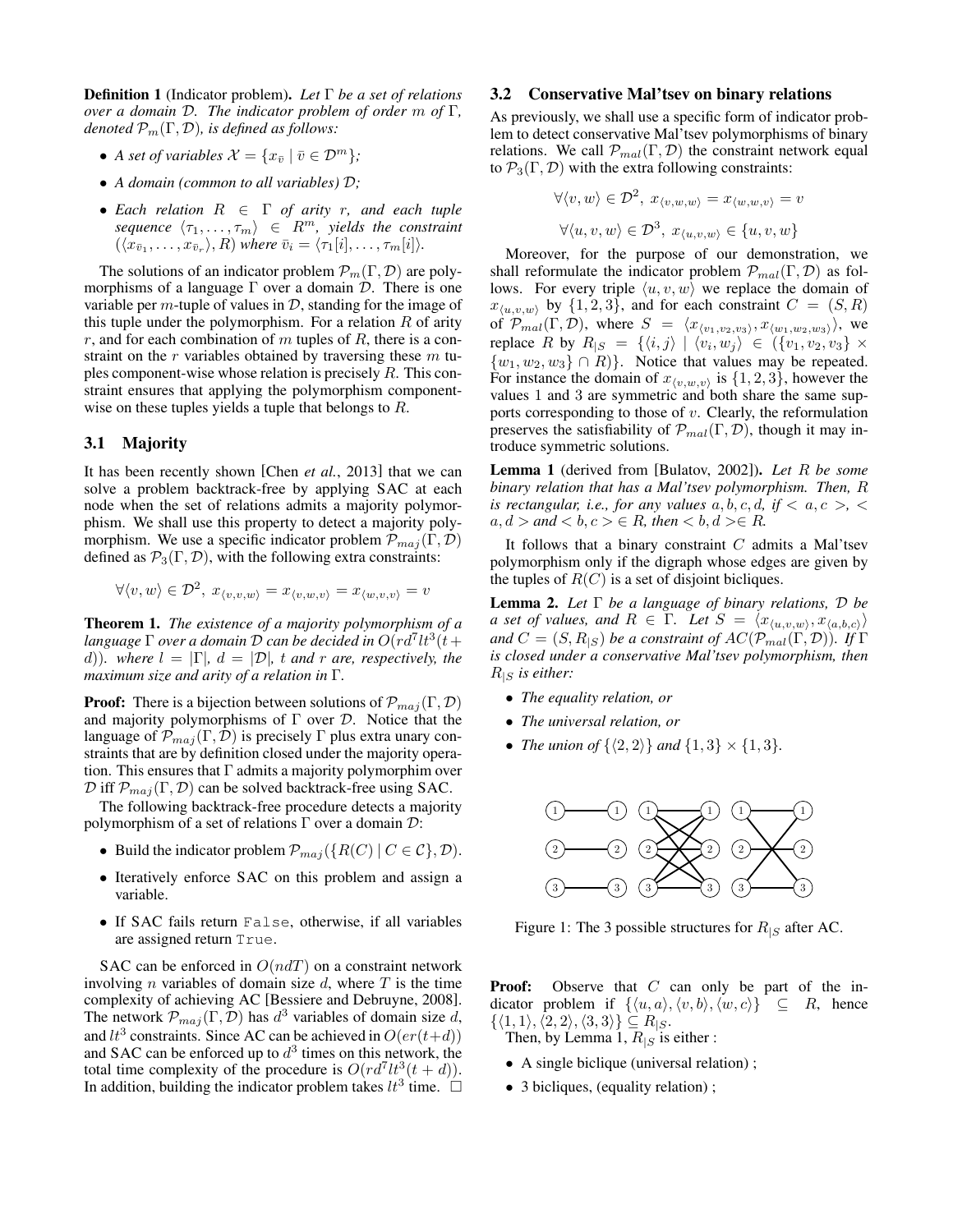

• 2 bicliques (one has a single edge).

The latter case yields 3 possibilities :

In case 1, the existence of the edges  $\{\langle 1, 1 \rangle, \langle 2, 1 \rangle, \langle 3, 3 \rangle\}$ implies that  $\{\langle u, a \rangle, \langle v, a \rangle, \langle w, c \rangle\} \subseteq R$ . Consequently, the constraint  $(\langle x_{\langle u,v,w \rangle}, x_{\langle a,a,c \rangle} \rangle, R_{|\langle x_{\langle u,v,w \rangle},x_{\langle a,a,c \rangle} \rangle})$  belong to  $\mathcal{P}_{mal}(\Gamma, \mathcal{D})$  with  $R_{|\langle x_{\langle u,v,w \rangle},x_{\langle a,a,c \rangle} \rangle} = R_{|S}$ . However, by construction of the indicator problem  $\mathcal{D}(x_{\langle a,a,c\rangle}) = \{3\}.$ Therefore, enforcing AC on this constraint will reduce the domain of  $x_{\langle u,v,w \rangle}$  to the singleton  $\{3\}$  since only the tuple  $\langle 3, 3 \rangle$  is a support. In other words, this constraint will be entailed, hence can be removed after enforcing AC.

The same reasoning applies to case 2, and the only possibility left is case 3.  $\Box$ 

#### Corollary 1. *If we:*

- *Enforce arc consistency on the indicator problem,*
- *Remove all constraints involving assigned variable(s),*
- *Merge all variables constrained together by an equality,*
- *Remove all universal relations,*

*Then the resulting network only has constrained variables with domain size* ≥ 2*, and every relation will be equal to:*

$$
\{\langle 1,1\rangle,\langle 1,3\rangle,\langle 2,2\rangle,\langle 3,1\rangle,\langle 3,3\rangle\}
$$

Therefore, assigning every non-assigned variable  $x$  to  $\{1,3\} \cap \mathcal{D}(x)$  is always a solution. Indeed, every variable's domain contains at least two values so it contains either 1 or 3, and they are always compatible. Now we can easily prove that this tractable class can be detected in polynomial time.

Theorem 2. *The existence of a conservative Mal'tsev polymorphism of a language* Γ *over a domain* D *can be decided in*  $\tilde{O}(ld^6)$  *where*  $l = |\Gamma|$  *and*  $d = |\mathcal{D}|$ *.* 

**Proof:** By Corollary 1, we know that if  $\Gamma$  is closed under a conservative Mal'tsev polymorphism, after a sequence of transformations (including AC), we can solve the indicator problem by assigning any value in  $\{1,3\} \cap \mathcal{D}(x)$  to each variable x. Therefore, if enforcing AC returns a failure, or if no such such assignment can be built, then we know that  $\Gamma$ is not closed under any Mal'tsev polymorphism. Moreover, each step in this procedure takes linear time in the number of constraints of the indicator problem (which equals  $d^6$  where  $d = |\mathcal{D}|$  in the worst case). Creating the indicator problem takes  $O(d\delta)$  time.

## 4 Exploiting Tractable Subproblems

Our approach to exploiting tractable subproblems is by identifying a small backdoor. We are not limited to a specific tractable class, but can use any class characterized by a polymorphism that satisfies either of two properties: idempotency, or, more strongly, being conservative. The stronger property gives an algorithm that is FPT in a strictly smaller parameter. Both majority and Mal'tsev imply idempotency. The exact problem is stated as follows.

- NAME: ALMOST-TRACTABLE-CSP(P)
- INPUT: A CSP  $P = \langle X, D, C_1 \cup C_2 \rangle$  and a property P such that  $P_2 = \langle X, D, C_2 \rangle$  belongs to a tractable class characterised by a polymorphism with property P.
- PARAMETERS:  $d$ : domain size, m: the number of variables in  $C_1$ , k: the minimum vertex cover of the primal graph of  $C_1$ ,  $k_h$ : the minimum hyper vertex cover of the hyper graph of  $C_1$ , and r: the maximum arity of constraints in  $C_1$ .
	- PROBLEM: Is  $P$  satisfiable?

Our approach to exploit almost tractable subproblems is inspired by the *cycle-cutset* method [Dechter and Pearl, 1987]. This instantiates variables of the constraint network until the remaining subproblem is acyclic, where directed arc consistency will solve the problem in polynomial time [Freuder, 1982]. The cycle cutset method can be seen as one of the first attempts to solve almost tractable problems. However, the tractable class was based on the structure of the network rather than the language.

#### 4.1 Idempotent classes

An assignment is a unary relation with a single tuple, which is closed under any idempotent polymorphism. We use this in our first FPT algorithm.

Theorem 3. ALMOST-TRACTABLE-CSP(IDEMPOTENT) *is FPT with parameter*  $d + m$ *.* 

**Proof:** We show that the set of all  $m$  variables that participate in constraints in  $C_1$  form a backdoor with respect to the algorithm for the tractable class. Indeed, let  $C_2$  be closed under the idempotent polymorphism f. Since  $f(v, \ldots, v) = v$ , any relation with a single tuple is closed under f, so the union of  $C_2$ with the assignment relations is also closed under  $f$ . Therefore, instantiating the variables that appear in constraints in  $C_1$  leaves a tractable instance. The search tree entailed by the backdoor has size  $d^m$ .  $m$ .

## 4.2 Conservative classes

A set of prunings can be expressed by the addition of unary constraints to a CSP. Moreover, all unary relations are closed under any conservative polymorphism. In this case there exists an algorithm which is exponential in the strictly smaller parameter k. We note that  $k \le (r-1)k_h < m$ .

## Theorem 4. ALMOST-TRACTABLE-CSP(CONSERVATIVE) *is FPT with parameter*  $d + k$ .

**Proof:** We use this vertex cover of the primal graph of  $P_1$ as a backdoor. That is, we branch on the variables of the vertex cover, yielding a tree of size  $d^k$ . At each leaf of this tree, all constraints of  $C_1$  are reduced to unary constraints, so the induced CSP  $\mathcal{P}'$  has all the constraints of  $\mathcal{P}_2$  and additionally some unary constraints, therefore  $\mathcal{P}'$  belongs to the same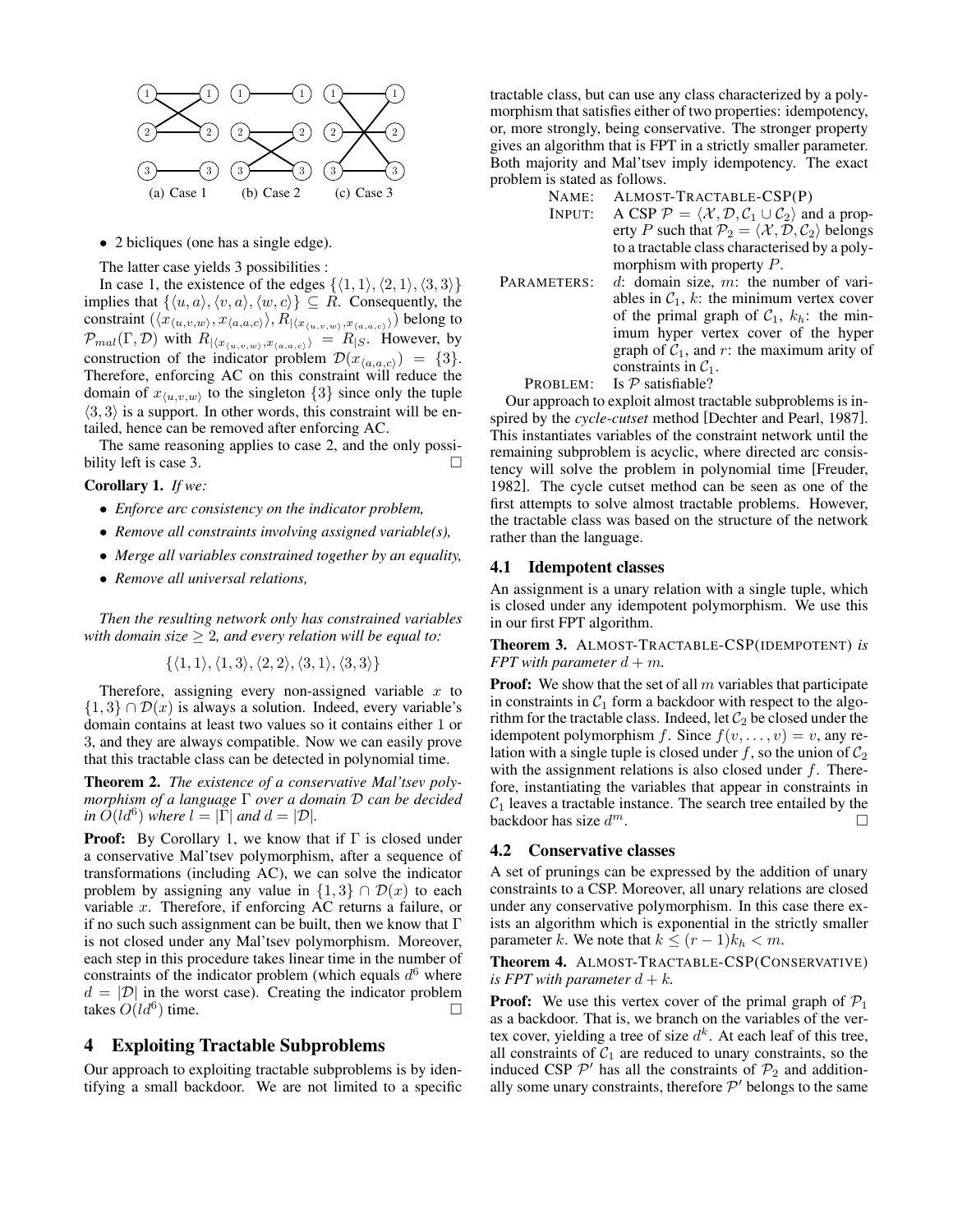conservative tractable class as  $\mathcal{P}_2$  and its satisfiability can be determined in polynomial time.

# 5 Identifying Tractable Subproblems

When we do not know explicitly which set of relations belongs to a tractable language, we face a harder problem than just finding the backdoor. We must also guess the subset of relations that gives a small backdoor. We will demonstrate this difficulty on languages that are tractable under a majority polymorphism. We conjecture that similar results hold for other tractable languages.

NAME: PARTITION-MAJORITY-CSP

INPUT: A CSP  $\langle X, \mathcal{D}, \mathcal{C} \rangle$ , integer k

PROBLEM: Does there exist a partition of  $C$  into  $C_1, C_2$  such that  $C_2$  admits a conservative majority polymorphism and  $C_1$  has a vertex cover of size at most  $k$ ?

Theorem 5. PARTITION-MAJORITY-CSP *is NP-complete even for binary CSPs.*

**Proof:** A partition along with the vertex cover provides a witness, because of Theorem 1, so the problem is in NP. For hardness, we reduce from Vertex Cover on a graph  $G = \{V, E\}$ . We construct a CSP  $P = \langle X, C \rangle$  with a variable for each vertex and a constraint between two variables iff there exists an edge between the corresponding vertices. All constraints are the same relation  $R = \{(1, 1),\}$  $(1, 2), (2, 3), (4, 1), (5, 2), (4, 3), (7, 1), (6, 2), (6, 3)$ . This relation has no majority polymorphism, as the first three tuples require that  $f(1, 2, 3) \in \{1, 2\}$ , the next three require that  $f(1, 2, 3) \in \{2, 3\}$  and the last three require that  $f(1, 2, 3) \in \{1, 3\}$ . No subset of constraints admits a majority polymorphism, so  $C_2$  has to be empty. Hence the problem is equivalent to finding the minimum vertex cover.  $\Box$ 

When the parameter is the size of the vertex cover  $G_c(\mathcal{P})$ , it is easy to see that PARTITION-MAJORITY-CSP is in  $XP$ . Let S be a subset of  $k$  variables and  $C_1$  be the constraints which are covered by S in  $G_c(\mathcal{P})$ . We can test in polynomial time whether  $C_2$  has a conservative majority polymorphism. There are  $O(n^k)$  such sets, which gives an  $XP$  algorithm.

**Lemma 3.** *For any*  $k \geq 3$ *, there exists a set of* k *relations such that every subset of* k−1 *relations admits a conservative majority polymorphism but the entire set does not.*

**Proof:** Let  $R_1 = \{(1, 3), (1, 4), (2, 5)\}, R_2 =$  $\{(1,3), (2,4), (1,5)\}, R_3 = \{(2, 3(k-2)), (1, 3(k-2) +$  $1), (2, 3(k-2)+2)$ } and  $R_i = \{((3(i-3), 3(i-2)), (3(i-2))\}$  $3)+1, 3(i-2)+1), (3(i-3)+2, 3(i-2)+2)$  for  $4 \le i \le k$ . For example, for  $k = 4$  this is instantiated to

|    |   | $R_{\rm 2}$ |   | $R_{3}$ |   | R4 |   |
|----|---|-------------|---|---------|---|----|---|
|    |   |             |   |         | 6 |    | 6 |
|    |   | "           |   |         |   |    |   |
| ., | h |             | 5 |         |   | ., | Ω |

We first show that the complete set of relations admits no conservative majority polymorphism  $f$ . From  $R_1$  we get  $f(3, 4, 5) \in \{3, 4\}$  and from  $R_2$  we get  $f(3, 4, 5) \in \{3, 5\}$ , so  $f(3, 4, 5) = 3$ . From  $R_3$  we get  $f(3(k-2), 3(k-2))$  +  $1, 3(k-2)+2) \in \{3(k-2)+1, 3(k-2)+2\}.$  Finally, from

 $R_i$ ,  $4 \le i \le k$ , we get  $f(3(i-2), 3(i-2)+1, 3(i-2)+2) =$  $j \iff f(3(i-1), 3(i-1)+1, 3(i-1)+2) = j+3$ . This chain gives us that  $f(3, 4, 5) \in \{4, 5\} \not\supseteq 3$ .

On the other hand, consider any subset of at most  $k - 1$ relations. If we omit either  $R_1$  or  $R_2$ , we only require  $f(3, 4, 5) \in \{3, 4\}$  (respectively,  $\{3, 5\}$ ) which has a nonempty intersection with  $\{4, 5\}$ . If we omit  $R_3$ , we place no restriction on  $f(3(k-2), 3(k-2) + 1, 3(k-2) + 2)$ , so it does not conflict with  $f(3, 4, 5) = 3$ . Finally, if we omit any of the relations  $R_4, \ldots, R_k$ , we break the chain that connects  $f(3, 4, 5)$  to  $f(3(k-2), 3(k-2)+1, 3(k-2)+2)$ , so they can be chosen independently. Therefore, any subset of  $k - 1$ relations has a conservative majority polymorphism.

Theorem 6. PARTITION-MAJORITY-CSP *is* W[2]*-hard when the parameter is* k*, the size of the vertex cover of the primal graph*  $G_c(\mathcal{P})$ *.* 

Proof: We reduce from an instance of Hitting Set over the universe U, with sets  $S_1, \ldots, S_m$ , each of size p, and with minimum hitting set size  $s$  to an instance of PARTITION-MAJORITY-CSP with  $k = s$  with maximum arity 2. Indeed, Hitting Set is  $W[2]$ -hard for the parameter s. Note that we assume all sets have the same size. If that is not the case, we pad each set using new unique elements.

We create a variable  $X_e$  for each element  $e$  in the Hitting Set problem and a variable  $X_S$  for each set S. For each set S, we create a set  $R_S$  of  $p$  relations using the method of lemma 3 and using distinct values for each set. We then create  $p$ constraints  $C_{X_sX_e}$  for each  $e \in S$  using the relations of  $R_S$ . This CSP has a partition into  $C_1$  and  $C_2$  s.t. the vertex cover of  $C_1$  is  $k = s$  iff the minimum hitting set has size s.

( $\Rightarrow$ ) Suppose *H* is a hitting set. For each element *e* ∈ *H* and for every set S such that  $e \in S$ , we place  $C_{X_e X_S}$  in  $C_1$ . Since H is a hitting set,  $C_2$  contains at most  $p-1$  relations from each set of  $p$  relations that involve variable  $X<sub>S</sub>$ . Therefore, the relations involving  $X_S$  that are in  $C_2$  admit a conservative majority polymorphism. Since relations involving  $X_S$  are over disjoint domains with relations involving  $X_{S}$ for any set  $S'$  different from  $S$ , they do not interfere with the parts of the polymorphism affecting each other. Thus  $C_2$ has a conservative majority polymorphism. Moreover, the set  ${X_e | e \in H}$  is a vertex cover of  $C_1$  by the fact that we only include constraints that involve one of these variables in  $C_1$ .

 $(\Leftarrow)$  We first show that  $C_1$  includes exactly one constraint of the form  $C_{X_e X_S}$  for each set S. It includes at least one such constraint, otherwise  $C_2$  does not admit a majority polymorphism. To show it includes at most one such constraint, observe first that vertex cover is monotone, i.e., adding edges cannot decrease the size of the minimum vertex cover. Second, in order to ensure that  $C_2$  admits a majority polymorphism, we only need one out of every  $p$  relations that involve a variable  $X_S$  to be in  $C_1$  and by monotonicity of vertex cover we can assume that the other  $p - 1$  are relations are in  $C_2$ .

Since each  $X<sub>S</sub>$  appears in exactly one relation in  $C<sub>1</sub>$ , if it is in the vertex cover to cover the constraint  $C_{X_sX_e}$ , we can replace it by  $X_e$  and get a vertex cover that is no larger. So there exists a minimum size vertex cover with variables  $X_e$ only. This set of variables corresponds to a set of elements covering the sets  $S_1, \ldots, S_m$ , because each covers at least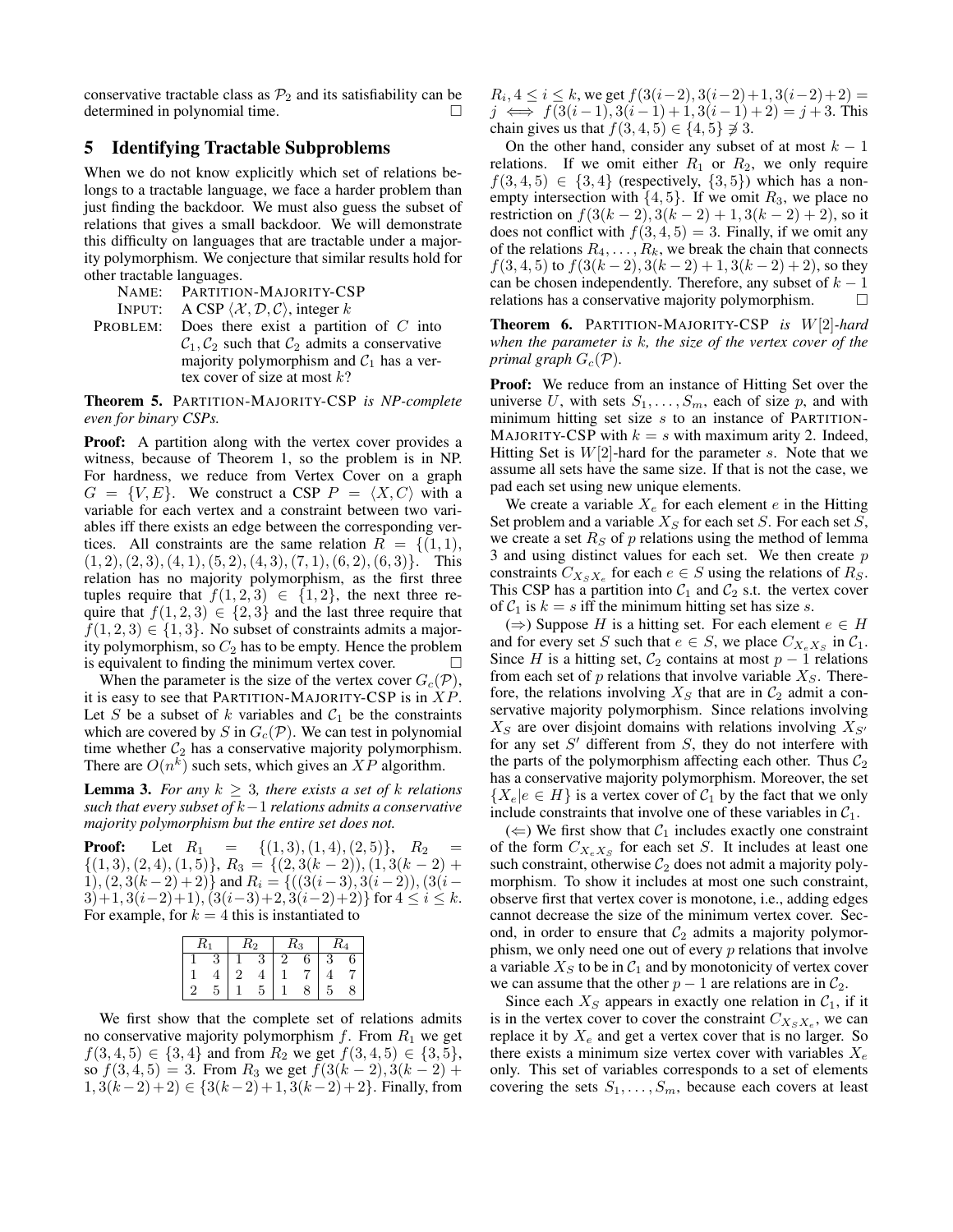one relation  $C_{X_e X_S}$ , these constraints encode set inclusion and all sets are covered by the chosen relations.

This result also implies  $W[2]$ -hardness for partitioning when the tractable subproblem is closed under a nonconservative majority polymorphism. On the other hand, if the parameter also includes the domain size then we lose hardness. However, the complexity of the best algorithm we have in this case is rather impractical.

Theorem 7. PARTITION-MAJORITY-CSP *is FPT when the parameter is*  $d + k + r$ .

**Proof:** Given domain size  $d$  and maximum constraint arity r, there are  $2^{d^r}$  possible relations. Suppose  $C_1$  and  $C_2$  are the partitions. If there exist two constraints  $c_1$  and  $c_2$  with the same relation R such that  $c_1 \in C_1$  and  $c_2 \in C_2$ , then the partition  $C_1' = C_1 \setminus \{c_1\}, C_2' = C_2 \cup \{c_1\}$  is such that  $C_2'$  still admits a conservative majority polymorphism, while the minimum vertex cover of  $C_1'$  cannot be larger than the minimum vertex cover of  $C_1$ . So it is sufficient to consider only partitions of the relations rather than of the constraints. There are  $2^{2^{d}}$  possible partitions of the relations into  $C_1$  and  $C_2$  and for each of these we can discover the minimum vertex cover of the primal graph of  $C_2$  in time  $2^k$ , and verify in polynomial time that  $C_2$  admits a conservative majority polymorphism. The total complexity of this algorithm is  $O(2^{2^{d^r}} d^k p(n))$ .  $\Box$ 

 $2^{d^r}$  is much larger than the number of constraints in any practical problem, even for very small values of  $d$  and  $r$ . However, when the number of different relations in an instance is q, it is always the case that  $q < 2^{d^r}$ .

Corollary 2. PARTITION-MAJORITY-CSP *is FPT when the parameter is*  $k + q$ *, where* k *is the size of the vertex cover and* q *is the number of distinct relations in* P*.*

Proof: The proof of theorem 7 goes through when we only consider the q different relations present in  $P$ . The complexity of this algorithm is  $O(d^k 2^q p(n))$ .

## 6 Implementation and Evaluation

In order to assess the practical value of this approach, and to find almost-polynomial series of instances, we have implemented this procedure using conservative majority polymorphisms as the target polynomial class. We implemented the algorithm of Corollary 2 in a branch-and-bound fashion, rather than generate-and-test. We made several improvements which reduce runtime in practice. First, we performed preprocessing of an instance with SAC to reduce the size of the indicator problem. Second, we implemented a nogood database of sublanguages which admit no majority polymorphism in order to avoid testing any of their supersets. We also perform pre-emptive detection of trivially blocking and majority-friendly relations. For testing existence of a majority polymorphism, we enforce SAC on the indicator problem using SAC3-SDS [Bessiere *et al.*, 2011]. We compute vertex covers using the basic  $O(2^k p(n))$  algorithm combined with a few heuristics inspired from [Balasubramanian *et al.*, 1998].

We implemented the algorithm in C++ and ran experiments on a 2.2 Ghz Intel Core i7 with 8 Gb of memory on 191 series of instances made available from the Fourth International Constraint Solver Competition. We used only instances without global constraints and converted all constraints to extensional form. For each family of instances, we tested the algorithm on a sample of representative instances. We placed an upper bound of 40 on the computed backdoor size. If the algorithm reported no backdoor for any instance in the sample, we pessimistically concluded that no instance in that family has a small backdoor, otherwise we ran the algorithm on the remaining instances.

The results are mostly (but not wholly) negative, as we failed to find non-trivial tractable subproblems on most instances of the 191 tested families. The most frequent cause of failure is the indicator problem being too large to fit in memory (primary cause for 135 families). Other causes include being solved by preprocessing (16), or having a large backdoor size with respect to the problem size (40).

However, some families do show promising results. The 5 "prime" families, created by van Dongen, and in which each constraint is a linear equation with prime numbers as coefficients produced the most interesting tractable subproblems. For each of these series, the relations are intentional and conversion to extensional form yields very large relations. However, when the conversion is possible (9 instances out of 36 for the first family), a subproblem closed under conservative majority polymorphism was found with a very small backdoor (see figure 2). We were also able to find a backdoor of size 22 on the instance "driverlogw-01c-sat\_ext", involving 71 variables. However this family contains only seven instances, and the other six either had no small backdoor or too large an indicator problem.

| Instance                  | #Var. | #Act. | #Fix. | #Rel. | time(s) |
|---------------------------|-------|-------|-------|-------|---------|
| driverlogw-01c            | 71    | 53    | 22    | 2/14  | 0.40    |
| $primes -10 - 20 - 2 - 1$ | 100   | 79    | 3     | 2/20  | 439.92  |
| $primes -10 - 40 - 2 - 1$ | 100   | 56    | 6     | 3/40  | 344.92  |
| primes-10-40-3-1          | 100   | 43    | 3     | 3/40  | 7.80    |
| primes-10-60-2-1          | 100   | 28    | 0     | 0/59  | 0.01    |
| $primes -10 - 60 - 2 - 3$ | 100   | 14    | 0     | 0/59  | 0.09    |
| primes-10-60-3-1          | 100   | 17    | 0     | 0/59  | 0.00    |
| primes-10-80-2-1          | 100   | 11    | 0     | 0/79  | 0.00    |
| primes-10-80-2-3          | 100   |       | 0     | 0/79  | 0.08    |
| primes-10-80-3-1          | 100   | 8     |       | 0/79  | 0.01    |

Figure 2: Results for almost tractable instances. #Var is the number of variables, #Act is the number of non-assigned variables after SAC, #Fix is the size of the backdoor and #Rel is the ratio of relations that need to be removed.

# 7 Conclusions

We have argued that we can exploit constraint satisfaction problems which are *nearly* tractable. The basic idea is to compute a *backdoor* into a tractable language. Our method requires a tractable membership test. We therefore introduced two new polynomial time membership testing algorithms which check if a language admits a *majority* or a conservative *Mal'tsev* polymorphism. We proved that computing a minimal backdoor for such classes is fixed parameter tractable when the tractable subset of relations is given, and W[2]-complete otherwise.